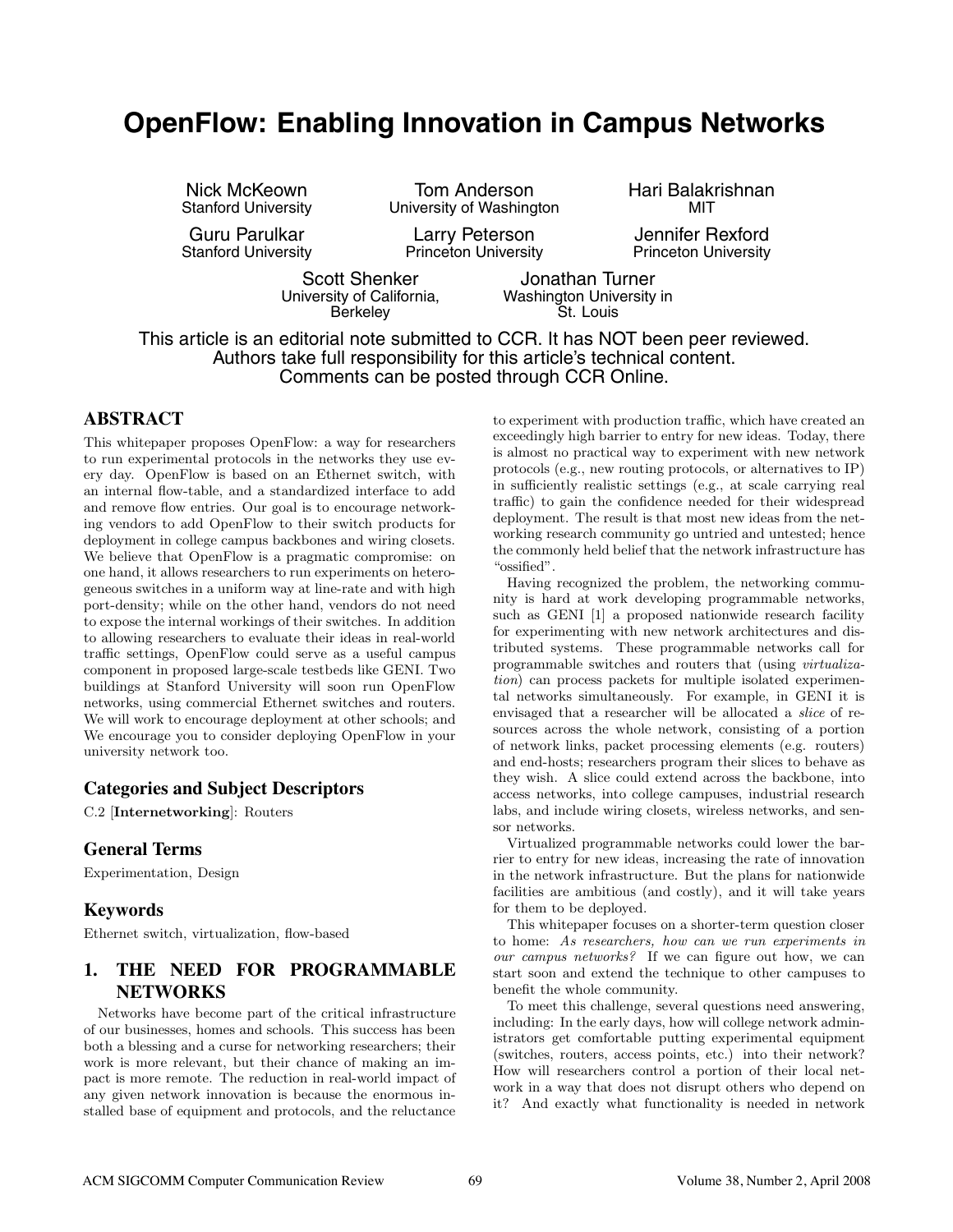switches to enable experiments? Our goal here is to propose a new switch feature that can help extend programmability into the wiring closet of college campuses.

One approach - that we do not take - is to persuade commercial "name-brand" equipment vendors to provide an open, programmable, virtualized platform on their switches and routers so that researchers can deploy new protocols, while network administrators can take comfort that the equipment is well supported. This outcome is very unlikely in the short-term. Commercial switches and routers do not typically provide an open software platform, let alone provide a means to virtualize either their hardware or software. The practice of commercial networking is that the standardized external interfaces are narrow (i.e., just packet forwarding), and all of the switch's internal flexibility is hidden. The internals differ from vendor to vendor, with no standard platform for researchers to experiment with new ideas. Further, network equipment vendors are understandably nervous about opening up interfaces inside their boxes: they have spent years deploying and tuning fragile distributed protocols and algorithms, and they fear that new experiments will bring networks crashing down. And, of course, open platforms lower the barrier-to-entry for new competitors.

A few open software platforms already exist, but do not have the performance or port-density we need. The simplest example is a PC with several network interfaces and an operating system. All well-known operating systems support routing of packets between interfaces, and open-source implementations of routing protocols exist (e.g., as part of the Linux distribution, or from XORP [2]); and in most cases it is possible to modify the operating system to process packets in almost any manner (e.g., using Click [3]). The problem, of course, is performance: A PC can neither support the number of ports needed for a college wiring closet (a fanout of 100+ ports is needed per box), nor the packet-processing performance (wiring closet switches process over 100Gbits/s of data, whereas a typical PC struggles to exceed 1Gbit/s; and the gap between the two is widening).

Existing platforms with specialized hardware for line-rate processing are not quite suitable for college wiring closets either. For example, an ATCA-based virtualized programmable router called the Supercharged PlanetLab Platform [4] is under development at Washington University, and can use network processors to process packets from many interfaces simultaneously at line-rate. This approach is promising in the long-term, but for the time being is targeted at large switching centers and is too expensive for widespread deployment in college wiring closets. At the other extreme is NetFPGA [5] targeted for use in teaching and research labs. NetFPGA is a low-cost PCI card with a user-programmable FPGA for processing packets, and 4 ports of Gigabit Ethernet. NetFPGA is limited to just four network interfaces—insufficient for use in a wiring closet.

Thus, the commercial solutions are too closed and inflexible, and the research solutions either have insufficient performance or fanout, or are too expensive. It seems unlikely that the research solutions, with their complete generality, can overcome their performance or cost limitations. A more promising approach is to compromise on generality and to seek a degree of switch flexibility that is:

• Amenable to high-performance and low-cost implementations.



Figure 1: Idealized OpenFlow Switch. The Flow Table is controlled by a remote controller via the Secure Channel.

- Capable of supporting a broad range of research.
- Assured to isolate experimental traffic from production traffic.
- Consistent with vendors' need for closed platforms.

This paper describes the OpenFlow Switch—a specification that is an initial attempt to meet these four goals.

## **2. THE OPENFLOW SWITCH**

The basic idea is simple: we exploit the fact that most modern Ethernet switches and routers contain flow-tables (typically built from TCAMs) that run at line-rate to implement firewalls, NAT, QoS, and to collect statistics. While each vendor's flow-table is different, we've identified an interesting common set of functions that run in many switches and routers. OpenFlow exploits this common set of functions.

OpenFlow provides an open protocol to program the flowtable in different switches and routers. A network administrator can partition traffic into production and research flows. Researchers can control their own flows - by choosing the routes their packets follow and the processing they receive. In this way, researchers can try new routing protocols, security models, addressing schemes, and even alternatives to IP. On the same network, the production traffic is isolated and processed in the same way as today.

The datapath of an OpenFlow Switch consists of a Flow Table, and an action associated with each flow entry. The set of actions supported by an OpenFlow Switch is extensible, but below we describe a minimum requirement for all switches. For high-performance and low-cost the datapath must have a carefully prescribed degree of flexibility. This means forgoing the ability to specify arbitrary handling of each packet and seeking a more limited, but still useful, range of actions. Therefore, later in the paper, define a basic required set of actions for all OpenFlow switches.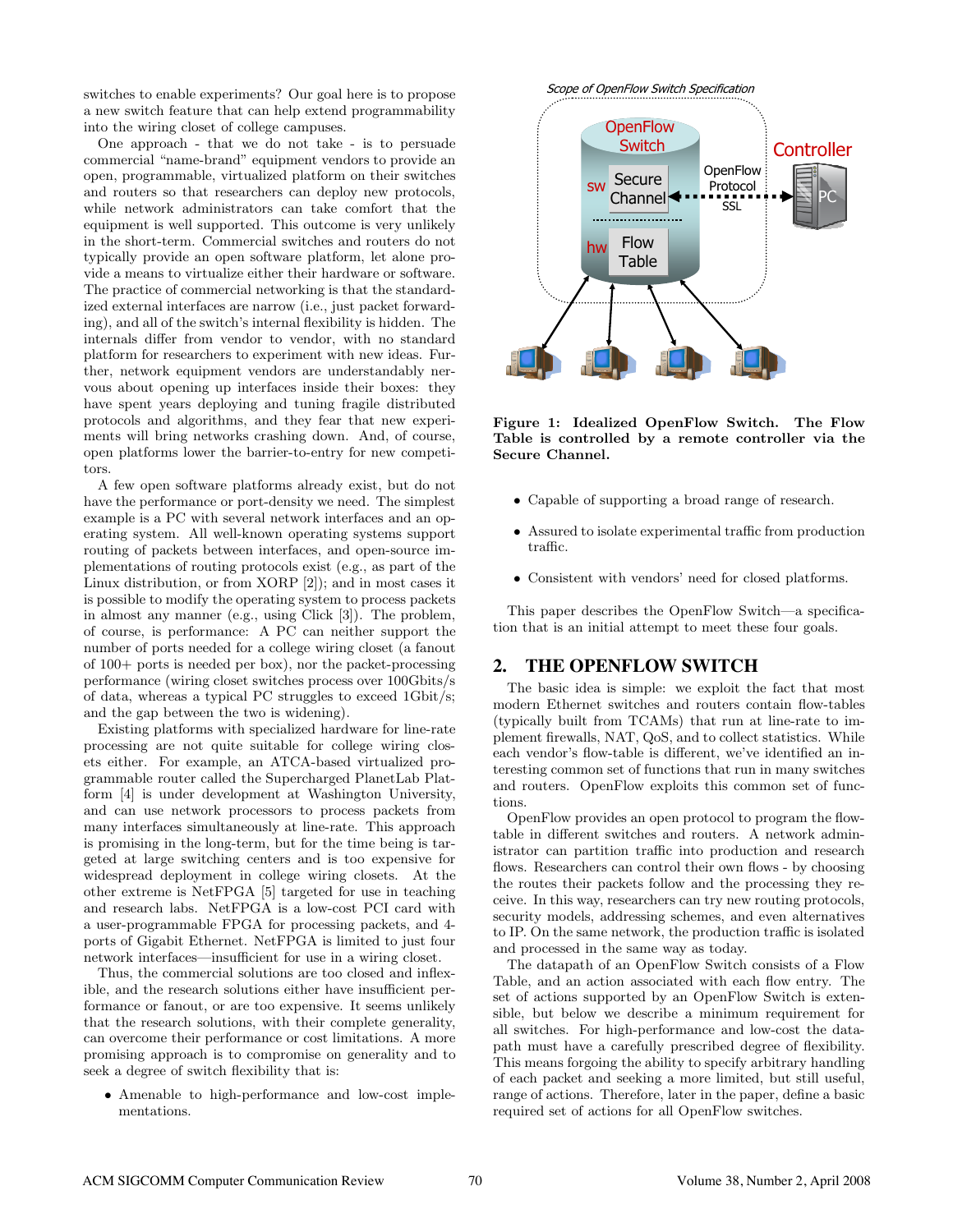An OpenFlow Switch consists of at least three parts: (1) A Flow Table, with an action associated with each flow entry, to tell the switch how to process the flow, (2) A Secure Channel that connects the switch to a remote control process (called the controller), allowing commands and packets to be sent between a controller and the switch using (3) The OpenFlow Protocol, which provides an open and standard way for a controller to communicate with a switch. By specifying a standard interface (the OpenFlow Protocol) through which entries in the Flow Table can be defined externally, the OpenFlow Switch avoids the need for researchers to program the switch.

It is useful to categorize switches into dedicated OpenFlow switches that do not support normal Layer 2 and Layer 3 processing, and OpenFlow-enabled general purpose commercial Ethernet switches and routers, to which the Open-Flow Protocol and interfaces have been added as a new feature.

Dedicated OpenFlow switches. A dedicated OpenFlow Switch is a dumb datapath element that forwards packets between ports, as defined by a remote control process. Figure 1 shows an example of an OpenFlow Switch.

In this context, flows are broadly defined, and are limited only by the capabilities of the particular implementation of the Flow Table. For example, a flow could be a TCP connection, or all packets from a particular MAC address or IP address, or all packets with the same VLAN tag, or all packets from the same switch port. For experiments involving non-IPv4 packets, a flow could be defined as all packets matching a specific (but non-standard) header.

Each flow-entry has a simple action associated with it; the three basic ones (that all dedicated OpenFlow switches must support) are:

- 1. Forward this flow's packets to a given port (or ports). This allows packets to be routed through the network. In most switches this is expected to take place at linerate.
- 2. Encapsulate and forward this flow's packets to a controller. Packet is delivered to Secure Channel, where it is encapsulated and sent to a controller. Typically used for the first packet in a new flow, so a controller can decide if the flow should be added to the Flow Table. Or in some experiments, it could be used to forward all packets to a controller for processing.
- 3. Drop this flow's packets. Can be used for security, to curb denial of service attacks, or to reduce spurious broadcast discovery traffic from end-hosts.

An entry in the Flow-Table has three fields: (1) A packet header that defines the flow, (2) The action, which defines how the packets should be processed, and (3) Statistics, which keep track of the number of packets and bytes for each flow, and the time since the last packet matched the flow (to help with the removal of inactive flows).

In the first generation "Type 0" switches, the flow header is a 10-tuple shown in Table 1. A TCP flow could be specified by all ten fields, whereas an IP flow might not include the transport ports in its definition. Each header field can be a wildcard to allow for aggregation of flows, such as flows in which only the VLAN ID is defined would apply to all traffic on a particular VLAN.

| In   | ----    | Ethernet            |    |                             | ᅭ                   |         |                          | ັ                       |              |
|------|---------|---------------------|----|-----------------------------|---------------------|---------|--------------------------|-------------------------|--------------|
| Port | тm<br>⊥ | $\sim$ $\sim$<br>DА | DΑ | $\mathbf{m}$<br><b>v</b> pe | $\sim$ $\sim$<br>DА | ÷<br>١A | $\mathbf{\tau}$<br>'roto | $\sim$<br>$_{\rm{Src}}$ | $_{\rm Dst}$ |

Table 1: The header fields matched in a "Type 0" OpenFlow switch.

The detailed requirements of an OpenFlow Switch are defined by the OpenFlow Switch Specification [6].

OpenFlow-enabled switches. Some commercial switches, routers and access points will be enhanced with the OpenFlow feature by adding the Flow Table, Secure Channel and OpenFlow Protocol (we list some examples in Section 5). Typically, the Flow Table will re-use existing hardware, such as a TCAM; the Secure Channel and Protocol will be ported to run on the switch's operating system. Figure 2 shows a network of OpenFlow-enabled commercial switches and access points. In this example, all the Flow Tables are managed by the same controller; the OpenFlow Protocol allows a switch to be controlled by two or more controllers for increased performance or robustness.

Our goal is to enable experiments to take place in an existing production network alongside regular traffic and applications. Therefore, to win the confidence of network administrators, OpenFlow-enabled switches must isolate experimental traffic (processed by the Flow Table) from production traffic that is to be processed by the normal Layer 2 and Layer 3 pipeline of the switch. There are two ways to achieve this separation. One is to add a fourth action:

4. Forward this flow's packets through the switch's normal processing pipeline.

The other is to define separate sets of VLANs for experimental and production traffic. Both approaches allow normal production traffic that isn't part of an experiment to be processed in the usual way by the switch. All OpenFlowenabled switches are required to support one approach or the other; some will support both.

Additional features. If a switch supports the header formats and the four basic actions mentioned above (and detailed in the OpenFlow Switch Specification), then we call it a "Type 0" switch. We expect that many switches will support additional actions, for example to rewrite portions of the packet header (e.g., for NAT, or to obfuscate addresses on intermediate links), and to map packets to a priority class. Likewise, some Flow Tables will be able to match on arbitrary fields in the packet header, enabling experiments with new non-IP protocols. As a particular set of features emerges, we will define a "Type 1" switch.

Controllers. A controller adds and removes flow-entries from the Flow Table on behalf of experiments. For example, a static controller might be a simple application running on a PC to statically establish flows to interconnect a set of test computers for the duration of an experiment. In this case the flows resemble VLANs in current networks providing a simple mechanism to isolate experimental traffic from the production network. Viewed this way, OpenFlow is a generalization of VLANs.

One can also imagine more sophisticated controllers that dynamically add/remove flows as an experiment progresses. In one usage model, a researcher might control the complete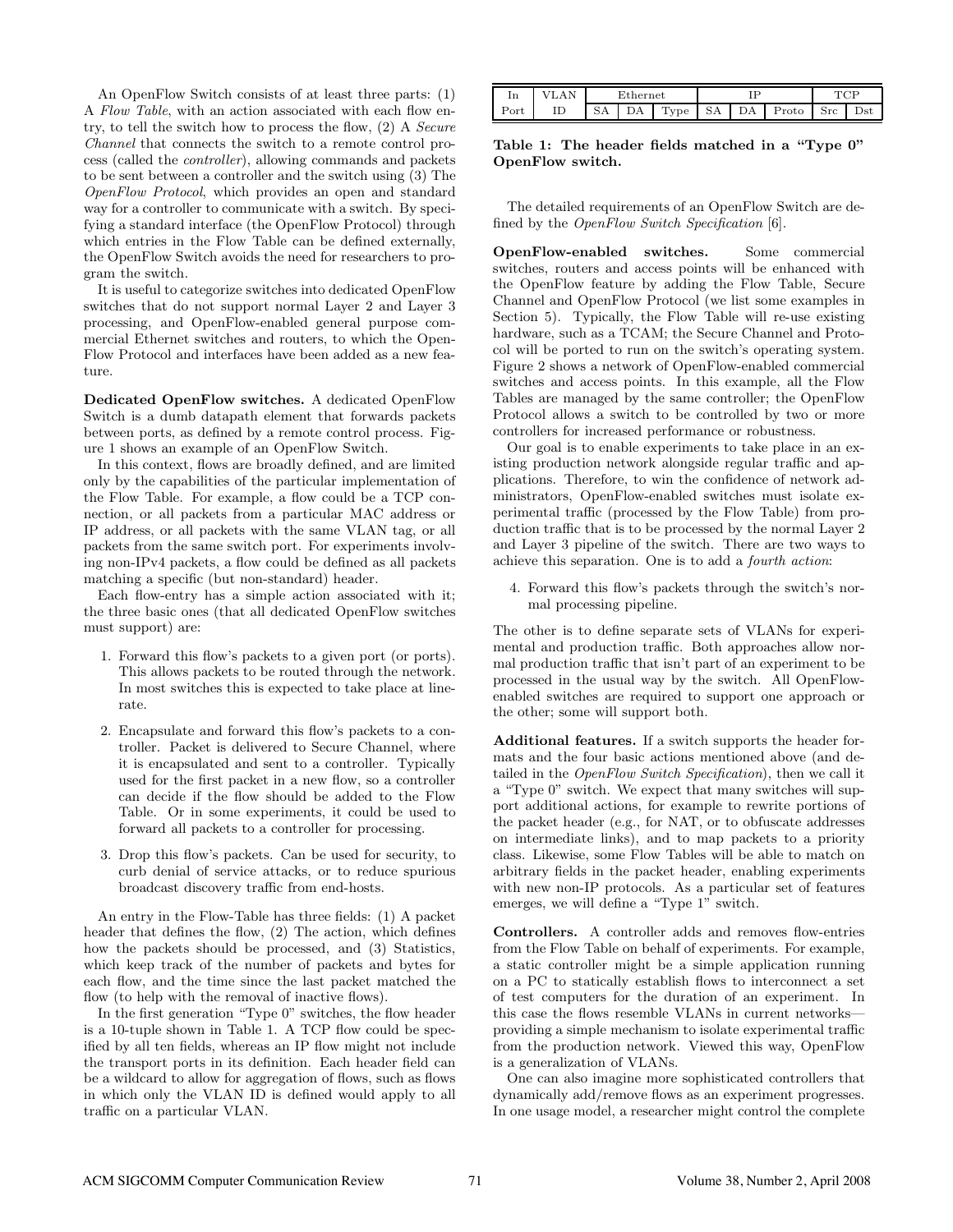

Figure 2: Example of a network of OpenFlowenabled commercial switches and routers.

network of OpenFlow Switches and be free to decide how all flows are processed. A more sophisticated controller might support multiple researchers, each with different accounts and permissions, enabling them to run multiple independent experiments on different sets of flows. Flows identified as under the control of a particular researcher (e.g., by a policy table running in a controller) could be delivered to a researcher's user-level control program which then decides if a new flow-entry should be added to the network of switches.

#### **3. USING OPENFLOW**

As a simple example of how an OpenFlow Switch might be used imagine that Amy (a researcher) invented Amy-OSPF as a new routing protocol to replace OSPF. She wants to try her protocol in a network of OpenFlow Switches, without changing any end-host software. Amy-OSPF will run in a controller; each time a new application flow starts Amy-OSPF picks a route through a series of OpenFlow Switches, and adds a flow- entry in each switch along the path. In her experiment, Amy decides to use Amy-OSPF for the traffic entering the OpenFlow network from her own desktop PC so she doesn't disrupt the network for others. To do this, she defines one flow to be all the traffic entering the Open-Flow switch through the switch port her PC is connected to, and adds a flow-entry with the action "Encapsulate and forward all packets to a controller". When her packets reach a controller, her new protocol chooses a route and adds a new flow-entry (for the application flow) to every switch along the chosen path. When subsequent packets arrive at a switch, they are processed quickly (and at line-rate) by the Flow Table.

There are legitimate questions to ask about the perfor-

mance, reliability and scalability of a controller that dynamically adds and removes flows as an experiment progresses: Can such a centralized controller be fast enough to process new flows and program the Flow Switches? What happens when a controller fails? To some extent these questions were addressed in the context of the Ethane prototype, which used simple flow switches and a central controller [7]. Preliminary results suggested that an Ethane controller based on a low-cost desktop PC could process over 10,000 new flows per second — enough for a large college campus. Of course, the rate at which new flows can be processed will depend on the complexity of the processing required by the researcher's experiment. But it gives us confidence that meaningful experiments can be run. Scalability and redundancy are possible by making a controller (and the experiments) stateless, allowing simple load-balancing over multiple separate devices.

#### **3.1 Experiments in a Production Network**

Chances are, Amy is testing her new protocol in a network used by lots of other people. We therefore want the network to have two additional properties:

- 1. Packets belonging to users other than Amy should be routed using a standard and tested routing protocol running in the switch or router from a "name-brand" vendor.
- 2. Amy should only be able to add flow entries for her traffic, or for any traffic her network administrator has allowed her to control.

Property 1 is achieved by OpenFlow-enabled switches. In Amy's experiment, the default action for all packets that don't come from Amy's PC could be to forward them through the normal processing pipeline. Amy's own packets would be forwarded directly to the outgoing port, without being processed by the normal pipeline.

Property 2 depends on the controller. The controller should be seen as a platform that enables researchers to implement various experiments, and the restrictions of Property 2 can be achieved with the appropriate use of permissions or other ways to limit the powers of individual researchers to control flow entries. The exact nature of these permission-like mechanisms will depend on how the controller is implemented. We expect that a variety of controllers will emerge. As an example of a concrete realization of a controller, some of the authors are working on a controller called NOX as a follow-on to the Ethane work [8]. A quite different controller might emerge by extending the GENI management software to OpenFlow networks.

## **3.2 More Examples**

As with any experimental platform, the set of experiments will exceed those we can think of up-front — most experiments in OpenFlow networks are yet to be thought of. Here, for illustration, we offer some examples of how OpenFlowenabled networks could be used to experiment with new network applications and architectures.

Example 1: Network Management and Access Control. We'll use Ethane as our first example [7] as it was the research that inspired OpenFlow. In fact, an OpenFlow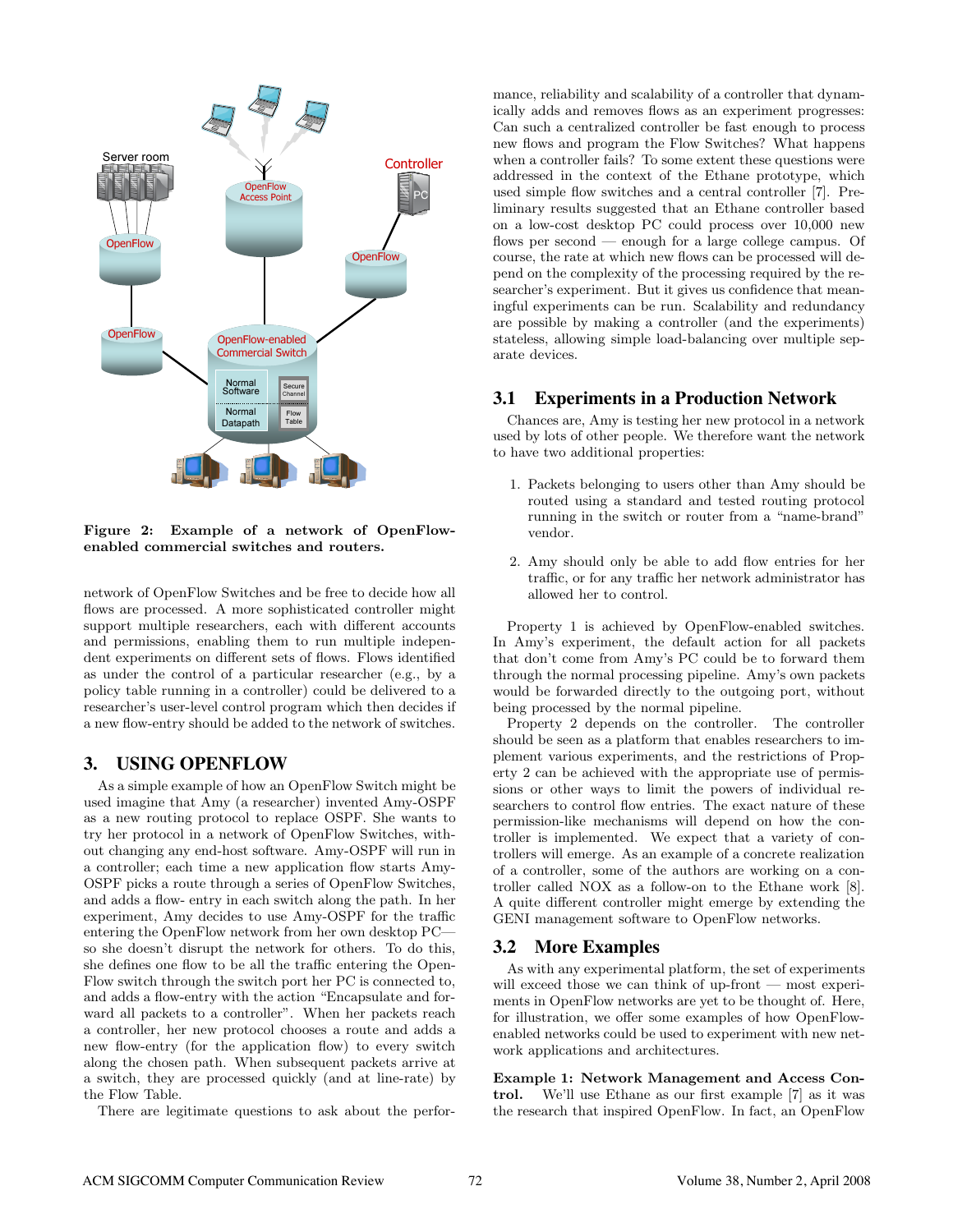Switch can be thought of as a generalization of Ethane's datapath switch. Ethane used a specific implementation of a controller, suited for network management and control, that manages the admittance and routing of flows. The basic idea of Ethane is to allow network managers to define a network-wide policy in the central controller, which is enforced directly by making admission control decisions for each new flow. A controller checks a new flow against a set of rules, such as "Guests can communicate using HTTP, but only via a web proxy" or "VoIP phones are not allowed to communicate with laptops." A controller associates packets with their senders by managing all the bindings between names and addresses — it essentially takes over DNS, DHCP and authenticates all users when they join, keeping track of which switch port (or access point) they are connected to. One could envisage an extension to Ethane in which a policy dictates that particular flows are sent to a user's process in a controller, hence allowing researcher-specific processing to be performed in the network.

Example 2: VLANs. OpenFlow can easily provide users with their own isolated network, just as VLANs do. The simplest approach is to statically declare a set of flows which specify the ports accessible by traffic on a given VLAN ID. Traffic identified as coming from a single user (for example, originating from specific switch ports or MAC addresses) is tagged by the switches (via an action) with the appropriate VLAN ID.

A more dynamic approach might use a controller to manage authentication of users and use the knowledge of the users' locations for tagging traffic at runtime.

Example 3: Mobile wireless VOIP clients. For this example consider an experiment of a new call- handoff mechanism for WiFi-enabled phones. In the experiment VOIP clients establish a new connection over the OpenFlowenabled network. A controller is implemented to track the location of clients, re-routing connections — by reprogramming the Flow Tables — as users move through the network, allowing seamless handoff from one access point to another.

Example 4: A non-IP network. So far, our examples have assumed an IP network, but OpenFlow doesn't require packets to be of any one format  $-$  so long as the Flow Table is able to match on the packet header. This would allow experiments using new naming, addressing and routing schemes. There are several ways an OpenFlow-enabled switch can support non-IP traffic. For example, flows could be identified using their Ethernet header (MAC src and dst addresses), a new EtherType value, or at the IP level, by a new IP Version number. More generally, we hope that future switches will allow a controller to create a generic mask  $(offset + value + mask)$ , allowing packets to be processed in a researcher-specified way.

Example 5: Processing packets rather than flows. The examples above are for experiments involving flows where a controller makes decisions when the flow starts. There are, of course, interesting experiments to be performed that require every packet to be processed. For example, an intrusion detection system that inspects every packet, an explicit congestion control mechanism, or when modifying the contents of packets, such as when converting packets from one protocol format to another.



Figure 3: Example of processing packets through an external line-rate packet-processing device, such as a programmable NetFPGA router.

There are two basic ways to process packets in an OpenFlow-enabled network. First, and simplest, is to force all of a flow's packets to pass through a controller. To do this, a controller doesn't add a new flow entry into the Flow Switch — it just allows the switch to default to forwarding every packet to a controller. This has the advantage of flexibility, at the cost of performance. It might provide a useful way to test the functionality of a new protocol, but is unlikely to be of much interest for deployment in a large network.

The second way to process packets is to route them to a programmable switch that does packet processing — for example, a NetFPGA-based programmable router. The advantage is that the packets can be processed at line-rate in a user-definable way; Figure 3 shows an example of how this could be done, in which the OpenFlow-enabled switch operates essentially as a patch-panel to allow the packets to reach the NetFPGA. In some cases, the NetFPGA board (a PCI board that plugs into a Linux PC) might be placed in the wiring closet alongside the OpenFlow-enabled switch, or (more likely) in a laboratory.

# **4. THE OPENFLOW CONSORTIUM**

The OpenFlow Consortium aims to popularize OpenFlow and maintain the OpenFlow Switch Specification. The Consortium is a group of researchers and network administrators at universities and colleges who believe their research mission will be enhanced if OpenFlow-enabled switches are installed in their network.

Membership is open and free for anyone at a school, college, university, or government agency worldwide. The OpenFlow Consortium welcomes individual members who are not employed by companies that manufacture or sell Ethernet switches, routers or wireless access points (because we want to keep the consortium free of vendor influence). To join, send email to join@OpenFlowSwitch.org.